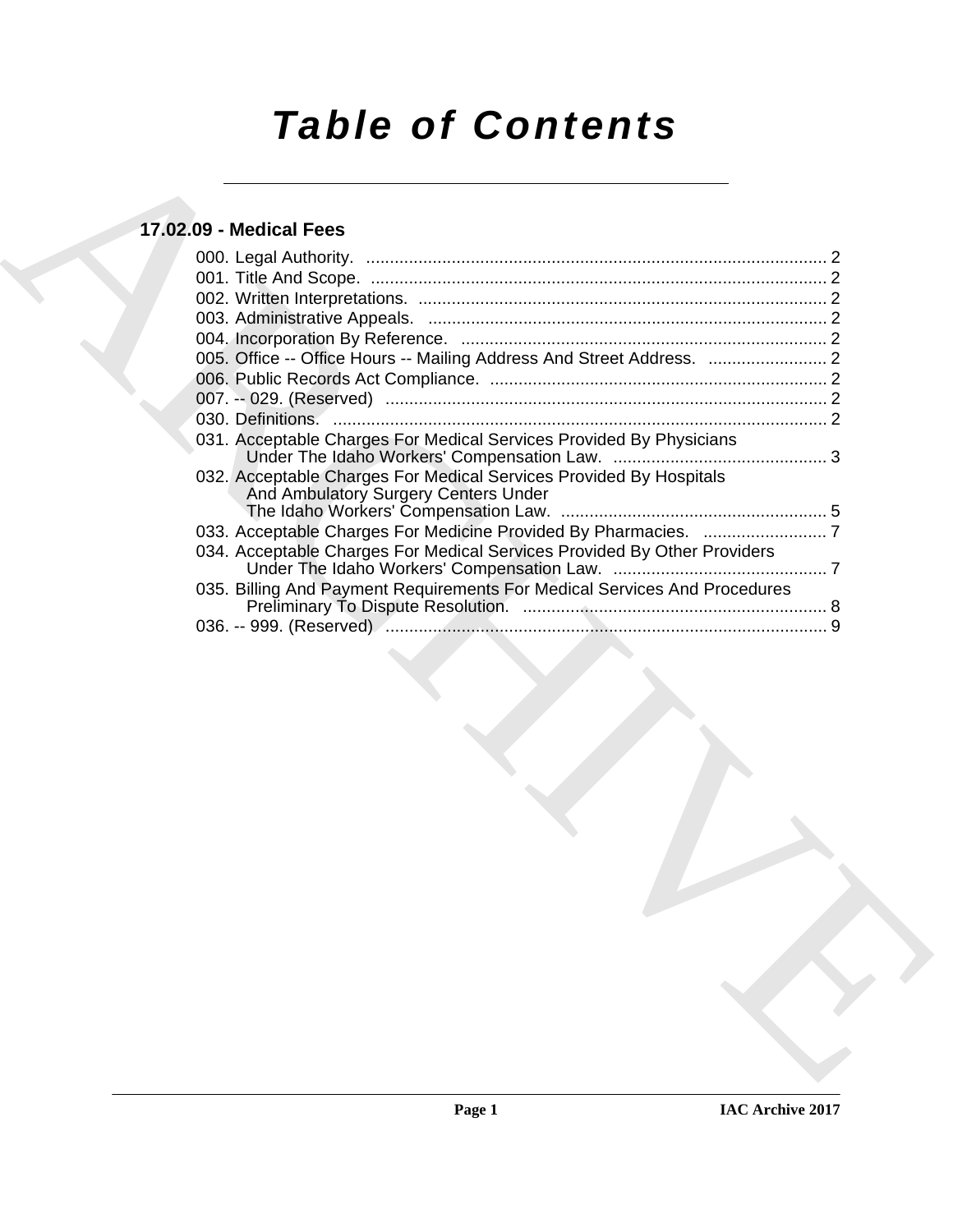#### **IDAPA 17 TITLE 02 CHAPTER 09**

# **17.02.09 - MEDICAL FEES**

#### <span id="page-1-1"></span><span id="page-1-0"></span>**000. LEGAL AUTHORITY.**

These rules are adopted and promulgated by the Industrial Commission pursuant to the provision of Sections 72-508, and 72-803, Idaho Code. (4-7-11) and  $72-803$ , Idaho Code.

#### <span id="page-1-2"></span>**001. TITLE AND SCOPE.**

These rules shall be cited as IDAPA 17.02.09, "Medical Fees." (4-7-11)

# <span id="page-1-3"></span>**002. WRITTEN INTERPRETATIONS.**

No written interpretations of these rules exist. (4-7-11)

#### <span id="page-1-4"></span>**003. ADMINISTRATIVE APPEALS.**

There is no administrative appeal from decisions of the Industrial Commission in workers' compensation matters, as the Commission is exempted from contested-cases provisions of the Administrative Procedure Act. (4-7-11) the Commission is exempted from contested-cases provisions of the Administrative Procedure Act.

#### <span id="page-1-5"></span>**004. INCORPORATION BY REFERENCE.**

No documents have been incorporated by reference into these rules. (4-7-11)

# <span id="page-1-6"></span>**005. OFFICE -- OFFICE HOURS -- MAILING ADDRESS AND STREET ADDRESS.**

**CHAPTER 09**<br> **CHARCHIVE CONTROLLATED CONTROLLATEES**<br> **CHARCHIVE CONTROLLATES**<br> **CHARCHIVE CONTROLLATES**<br> **CHARCHIVE CONTROLLATES**<br> **CHARCHIVE CONTROLLATES**<br> **CHARCHIVE CONTROLLATES**<br> **CHARCHIVE CONTROLLATES**<br> **CONTROLLAT** This office is open from 8:00 a.m. to 5:00 p.m., except Saturday, Sunday, and legal holidays. The department's mailing address is: P.O. Box 83720, Boise, ID 83720-0041. The principal place of business is 700 S. Clearwater Lane, Boise, ID 83712. (4-7-11)

#### <span id="page-1-7"></span>**006. PUBLIC RECORDS ACT COMPLIANCE.**

Any records associated with these rules are subject to the provisions of the Idaho Public Records Act, Title 74, Chapter 1, and Title 41, Idaho Code. (4-7-11) Chapter 1, and Title 41, Idaho Code.

#### <span id="page-1-8"></span>**007. -- 029. (RESERVED)**

#### <span id="page-1-10"></span><span id="page-1-9"></span>**030. DEFINITIONS.**

Words and terms used in this rule are defined in the subsections which follow. (4-7-11)

<span id="page-1-13"></span>**01. Charge**. Expense or cost. For hospitals and ASCs, "charge" shall mean the total charge. (4-7-11)

**a.** "Acceptable charge." The charge for medical services calculated in accordance with this rule or as billed by the provider, whichever is lower, or the charge agreed to pursuant to a written contract. (4-7-11)

**b.** "Customary charge." A charge which shall have an upper limit no higher than the 90th percentile, as determined by the Commission, of usual charges made by Idaho Providers for a given medical service.  $(4-7-11)$ 

"Reasonable charge." A charge that does not exceed the Provider's "usual" charge and does not mary" charge, as defined in this rule.  $(4-7-11)$ exceed the "customary" charge, as defined in this rule.

**d.** "Usual charge." The most frequent charge made by an individual Provider for a given medical service to non-industrially injured patients.  $(4-7-11)$ 

<span id="page-1-11"></span>**02. Ambulatory Payment Classification (APC)**. A payment system adopted by the Center for each Medicaid Services (CMS) for outpatient services. (4-7-11) Medicare and Medicaid Services (CMS) for outpatient services.

<span id="page-1-12"></span>**03. Ambulatory Surgery Center (ASC)**. A facility providing medical services on an outpatient basis only.  $(4-7-11)$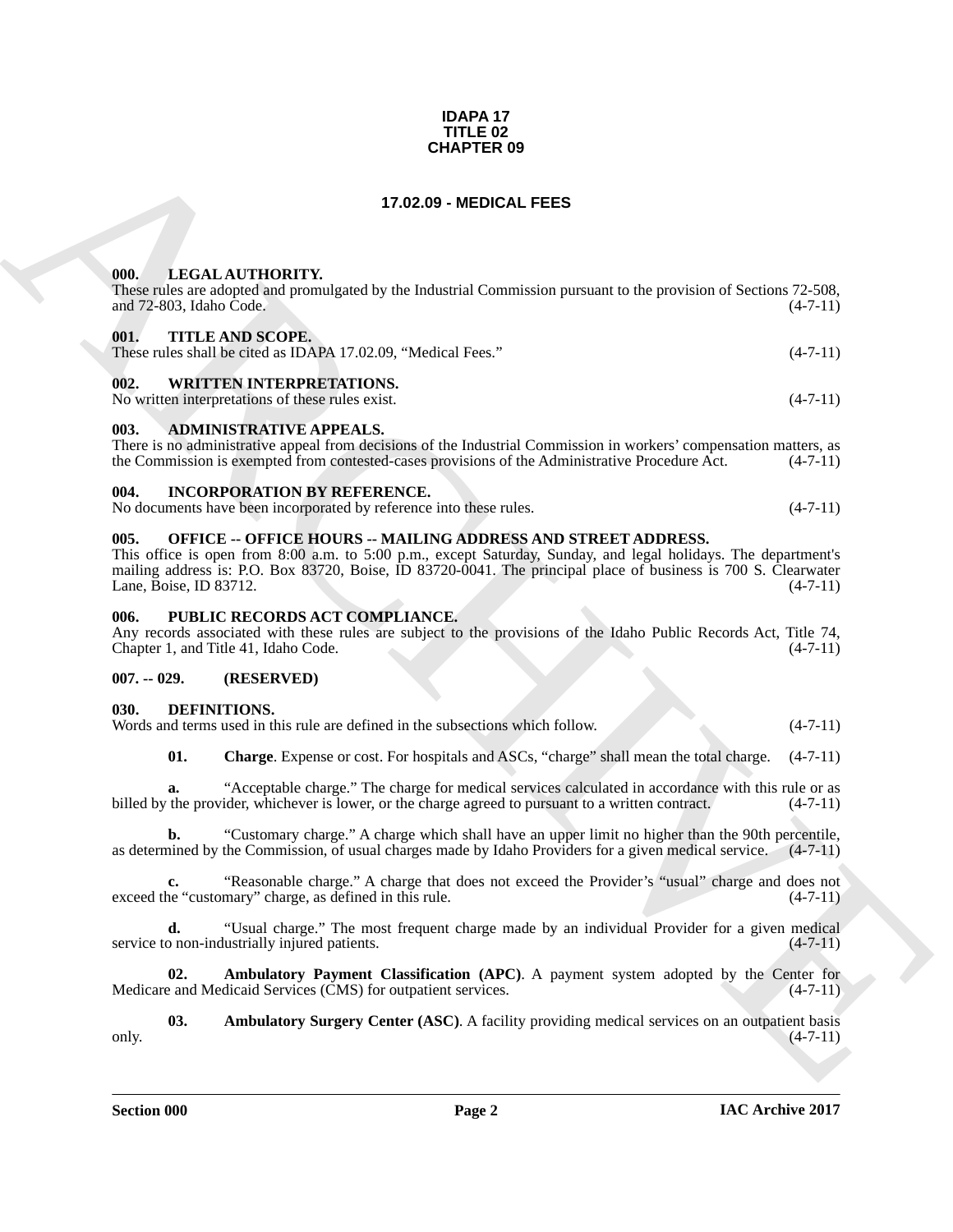| <b>IDAHO ADMINISTRATIVE CODE</b> | <b>IDAPA 17.02.09</b> |
|----------------------------------|-----------------------|
| <b>Industrial Commission</b>     | <b>Medical Fees</b>   |

<span id="page-2-5"></span>**04. Average Wholesale Price (AWP)**. The average wholesale price for medicine obtained from pricing data provided by the original manufacturer of that medicine to industry-wide compilers of drug prices, e.g., Red Book and Medi-Span. (7-1-13)

<span id="page-2-6"></span>**05. Critical Access Hospital**. A hospital currently designated as a critical access hospital by the Centers for Medicare and Medicaid Services (CMS). (4-7-11)

<span id="page-2-8"></span><span id="page-2-7"></span>**06. Hospital**. An acute care facility providing medical or rehabilitation services on an inpatient and outpatient basis. (7-1-16)

**Evolution** 2110, then the state of the state of the state of the state of the state of the state of the state of the state of the state of the state of the state of the state of the state of the state of the state of the **07. Implantable Hardware**. Objects or devices that are made to support, replace or act as a missing anatomical structure or to support or manage proper biological functions or disease processes and where surgical or medical procedures are needed to insert or apply such devices and surgical or medical procedures are required to remove such devices. The term also includes equipment necessary for the proper operation of the implantable hardware, even if not implanted in the body. (4-7-11)

<span id="page-2-9"></span>**08. Medical Service**. Medical, surgical, dental or other attendance or treatment, nurse and hospital service, medicine, apparatus, appliance, prostheses, and related service, facility, equipment and supply, as set forth in Section 72-102, Idaho Code. (4-7-11)

<span id="page-2-10"></span>**09. Medicare Severity - Diagnosis Related Group (MS-DRG)**. A system adopted by the Centers for Medicare and Medicaid Services (CMS) that groups hospital admissions based on diagnosis codes, surgical procedures and patient demographics. (4-7-11) procedures and patient demographics.

<span id="page-2-11"></span>**10. Payor**. The legal entity responsible for paying medical benefits under Idaho's Workers' Compensation Law.

<span id="page-2-12"></span>**11. Pharmacy**. Any facility, department or other place where prescriptions are filled or compounded and are sold, dispensed, offered or displayed for sale, which has, as its principal purpose, the dispensing of drug and health supplies intended for the general health, welfare and safety of the public. (7-1-13) health supplies intended for the general health, welfare and safety of the public.

<span id="page-2-13"></span>**12. Physician**. A member of any healing profession licensed or authorized to provide medical services atures of this state, as set forth in Section 72-102, Idaho Code.  $(4-7-11)$ by the statutes of this state, as set forth in Section 72-102, Idaho Code.

<span id="page-2-14"></span>**13. Provider**. Any person, firm, corporation, partnership, association, agency, institution or other legal entity providing any kind of medical service related to the treatment of an industrially injured patient which is compensable under the Idaho's Workers' Compensation Law, as set forth in Section 72-102, Idaho Code. (4-7-11)

#### <span id="page-2-1"></span><span id="page-2-0"></span>**031. ACCEPTABLE CHARGES FOR MEDICAL SERVICES PROVIDED BY PHYSICIANS UNDER THE IDAHO WORKERS' COMPENSATION LAW.**

Pursuant to Section 72-508 and Section 72-803, Idaho Code, the Industrial Commission (hereinafter "the Commission") hereby adopts the following rule for determining acceptable charges for medical services provided by physicians under the Idaho Workers' Compensation Law. (4-7-11)

<span id="page-2-2"></span>**01. Acceptable Charge**. Payors shall pay providers the acceptable charge for medical services (by physicians. (4-7-11) provided by physicians.

<span id="page-2-3"></span>**02. Adoption of Standard for Physicians**. The Commission hereby adopts the Resource-Based Relative Value Scale (RBRVS), published by the Centers for Medicare and Medicaid Services of the U.S. Department of Health and Human Services, as amended, as the standard to be used for determining the acceptable charge for medical services provided under the Idaho Workers' Compensation Law by physicians. (4-7-11) medical services provided under the Idaho Workers' Compensation Law by physicians.

<span id="page-2-4"></span>**03. Conversion Factors**. The following conversion factors shall be applied to the total facility or nonfacility Relative Value Unit (RVU) as determined by place of service found in the latest RBRVS, as amended, that was published before December 31 of the previous calendar year for a medical service identified by a code assigned to that service in the latest edition of the Physicians' Current Procedural Terminology (CPT), published by the American Medical Association, as amended: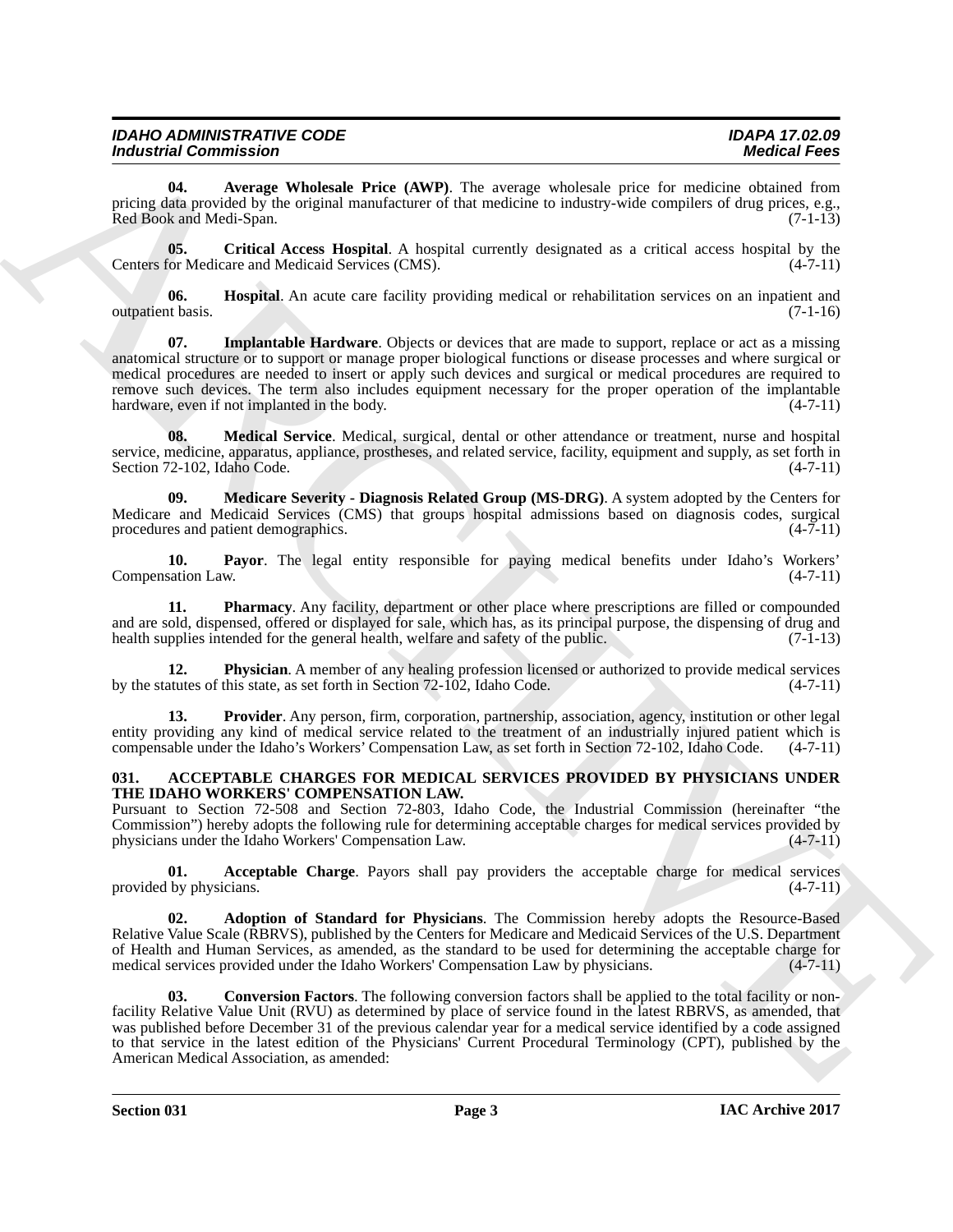# <span id="page-3-1"></span><span id="page-3-0"></span>*IDAHO ADMINISTRATIVE CODE IDAPA 17.02.09* **Industrial Commission**

|                                   |                                                                                                                                                                        | <b>MEDICAL FEE SCHEDULE</b>                                                                                                                                                                                                                                                                                                                                                                                                                                 |                                    |
|-----------------------------------|------------------------------------------------------------------------------------------------------------------------------------------------------------------------|-------------------------------------------------------------------------------------------------------------------------------------------------------------------------------------------------------------------------------------------------------------------------------------------------------------------------------------------------------------------------------------------------------------------------------------------------------------|------------------------------------|
| <b>SERVICE</b><br><b>CATEGORY</b> | <b>CODE RANGE(S)</b>                                                                                                                                                   | <b>DESCRIPTION</b>                                                                                                                                                                                                                                                                                                                                                                                                                                          | <b>CONVERSION</b><br><b>FACTOR</b> |
| Anesthesia                        | 00000 - 09999                                                                                                                                                          | Anesthesia                                                                                                                                                                                                                                                                                                                                                                                                                                                  | \$60.33                            |
| Surgery -<br>Group One            | 22000 - 22999<br>23000 - 24999<br>25000 - 27299<br>27300 - 27999<br>29800 - 29999<br>61000 - 61999<br>62000 - 62259<br>63000 - 63999                                   | Spine<br>Shoulder, Upper Arm, & Elbow<br>Forearm, Wrist, Hand, Pelvis & Hip<br>Leg, Knee, & Ankle<br>Endoscopy & Arthroscopy<br>Skull, Meninges & Brain<br>Repair, Neuroendoscopy & Shunts<br>Spine & Spinal Cord                                                                                                                                                                                                                                           | \$135.00                           |
| Surgery -<br>Group Two            | 28000 - 28999<br>64550 - 64999                                                                                                                                         | Foot & Toes<br>Nerves & Nervous System                                                                                                                                                                                                                                                                                                                                                                                                                      | \$124.00                           |
| Surgery -<br>Group Three          | 10000 - 19999<br>20000 - 21999<br>29000 - 29799<br>30000 - 39999<br>40000 - 49999<br>50000 - 59999<br>60000 - 60999<br>62260 - 62999<br>64000 - 64549<br>65000 - 69999 | <b>Integumentary System</b><br>Musculoskeletal System<br>Casts & Strapping<br>Respiratory & Cardiovascular<br>Digestive System<br><b>Urinary System</b><br><b>Endocrine System</b><br>Spine & Spinal Cord<br>Nerves & Nervous System<br>Eye & Ear                                                                                                                                                                                                           | \$88.54                            |
| Radiology                         | 70000 - 79999                                                                                                                                                          | Radiology                                                                                                                                                                                                                                                                                                                                                                                                                                                   | \$88.54                            |
| Pathology &<br>Laboratory         | 80000 - 89999                                                                                                                                                          | Pathology & Laboratory                                                                                                                                                                                                                                                                                                                                                                                                                                      | To Be<br>Determined                |
| Medicine -<br>Group One           | 90000 - 90749<br>94000 - 94999<br>97000 - 97799<br>97800 - 98999                                                                                                       | Immunization, Injections, & Infusions<br>Pulmonary / Pulse Oximetry<br>Physical Medicine & Rehabilitation<br>Acupuncture, Osteopathy, & Chiropractic                                                                                                                                                                                                                                                                                                        | \$49.00                            |
| Medicine -<br>Group Two           | 90750 - 92999<br>93000 - 93999<br>95000 - 96020<br>96040 - 96999<br>99000 - 99607                                                                                      | Psychiatry & Medicine<br>Cardiography, Catheterization, Vascular Studies<br>Allergy / Neuromuscular Procedures<br>Assessments & Special Procedures<br>E / M & Miscellaneous Services                                                                                                                                                                                                                                                                        | \$70.00                            |
| 04.                               | units will not be used for CPT Code 01996.                                                                                                                             | Anesthesiology. The Conversion Factor for the Anesthesiology CPT Codes shall be multiplied by<br>the Anesthesia Base Units assigned to that CPT Code by the Centers for Medicare and Medicaid Services of the U.S.<br>Department of Health and Human Services as of December 31 of the previous calendar year, plus the allowable time<br>units reported for the procedure. Time units are computed by dividing reported time by fifteen (15) minutes. Time | $(7-1-15)$<br>$(4-7-11)$           |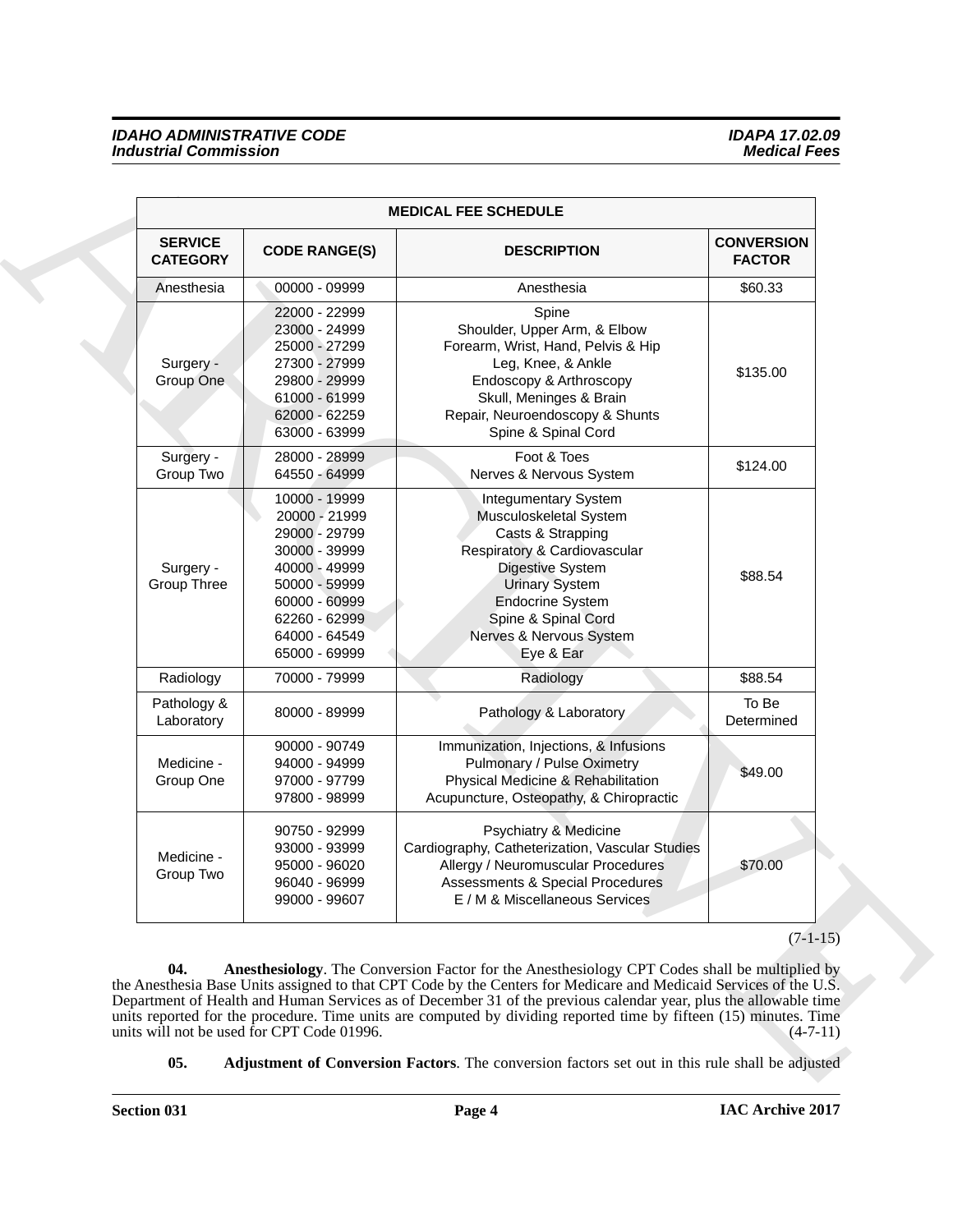| <b>IDAHO ADMINISTRATIVE CODE</b> |  |
|----------------------------------|--|
| <b>Industrial Commission</b>     |  |

<span id="page-4-6"></span>each fiscal year (FY) by the Commission to reflect changes in inflation or market conditions in accordance with Section 72-803. Idaho Code. (4-7-11) Section 72-803, Idaho Code.

Moderniz Street Commutation or the Commission or the Commission or the Commission or the Commission or the Commission or the Commission or the Commission or the Commission or the Commission or the Commission of the Commis **06. Services Without CPT Code, RVU or Conversion Factor**. The acceptable charge for medical services that do not have a current CPT code, a currently assigned RVU, or a conversion factor will be the reasonable charge for that service, based upon the usual and customary charge and other relevant evidence, as determined by the Commission. Where a service with a CPT Code, RVU, and conversion factor is, nonetheless, claimed to be exceptional or unusual, the Commission may, notwithstanding the conversion factor for that service set out in Subsection 031.03, above, determine the acceptable charge for that service, based on all relevant evidence in accordance with the procedures set out in Section 035, below. (3-20-14)

**07. Coding**. The Commission will generally follow the coding guidelines published by the Centers for Medicare and Medicaid Services and by the American Medical Association, including the use of modifiers. The procedure with the largest RVU will be the primary procedure and will be listed first on the claim form. Modifiers will be reimbursed as follows: (4-7-11)

<span id="page-4-4"></span>**a.** Modifier 50: Additional fifty percent (50%) for bilateral procedure. (4-7-11)

**b.** Modifier 51: Fifty percent (50%) of secondary procedure. This modifier will be applied to each or surgical procedure rendered during the same session as the primary procedure.  $(4-7-11)$ medical or surgical procedure rendered during the same session as the primary procedure.

<span id="page-4-5"></span>**c.** Modifier 80: Twenty-five percent (25%) of coded procedure. (4-7-11)

**d.** Modifier 81: Fifteen percent (15%) of coded procedure. This modifier applies to MD and non-MD  $\alpha$ ssistants. (4-7-11)

**08. Medicine Dispensed By Physicians**. Reimbursement to physicians for any medicine shall not exceed the acceptable charge calculated for that medicine as if provided by a pharmacy under Section 033 of this rule without a dispensing or compounding fee. Reimbursement to physicians for repackaged medicine shall be the Average Wholesale Price (AWP) for the medicine prior to repackaging, identified by the National Drug Code (NDC) reported by the original manufacturer. Reimbursement may be withheld until the original manufacturer's National Drug Code (NDC) is provided by the physician.  $(7-1-13)$ 

#### <span id="page-4-1"></span><span id="page-4-0"></span>**032. ACCEPTABLE CHARGES FOR MEDICAL SERVICES PROVIDED BY HOSPITALS AND AMBULATORY SURGERY CENTERS UNDER THE IDAHO WORKERS' COMPENSATION LAW.**

Pursuant to Section 72-508 and Section 72-803, Idaho Code, the Commission hereby adopts the following rule for determining acceptable charges for medical services provided by hospitals and ambulatory surgery centers under the Idaho Workers' Compensation Law. (1-1-12)

<span id="page-4-2"></span>**01. Acceptable Charge**. Payors shall pay providers the acceptable charge for medical services by hospitals and ambulatory surgery centers. (1-1-12) provided by hospitals and ambulatory surgery centers.

<span id="page-4-3"></span>**02. Adoption of Standards for Hospitals and ASCs**. The following standards shall be used to e the acceptable charge for hospitals and ambulatory surgery centers. (1-1-12) determine the acceptable charge for hospitals and ambulatory surgery centers.

**a.** Critical Access Hospitals. The standard for determining the acceptable charge for inpatient and outpatient services provided by a critical access hospital is ninety percent (90%) of the reasonable charge. Implantable hardware charges shall be reimbursed at the rate of the actual cost plus fifty percent (50%). (7-1-16)

**b.** Hospital Inpatient Services. The standard for determining the acceptable charge for inpatient services provided by hospitals, other than critical access hospitals, is calculated by multiplying the base rate by the current MS-DRG weight for that service. The base rate for inpatient services is ten thousand two hundred dollars (\$10,200). Inpatient services that do not have a relative weight shall be paid at eighty-five percent (85%) of the reasonable charge; however, implantable hardware charges billed for services without an MS-DRG weight shall be reimbursed at the rate of actual cost plus fifty percent (50%). reimbursed at the rate of actual cost plus fifty percent  $(50\%)$ .

**c.** Hospital Outpatient and Ambulatory Surgical Center (ASC) Services. The standard for determining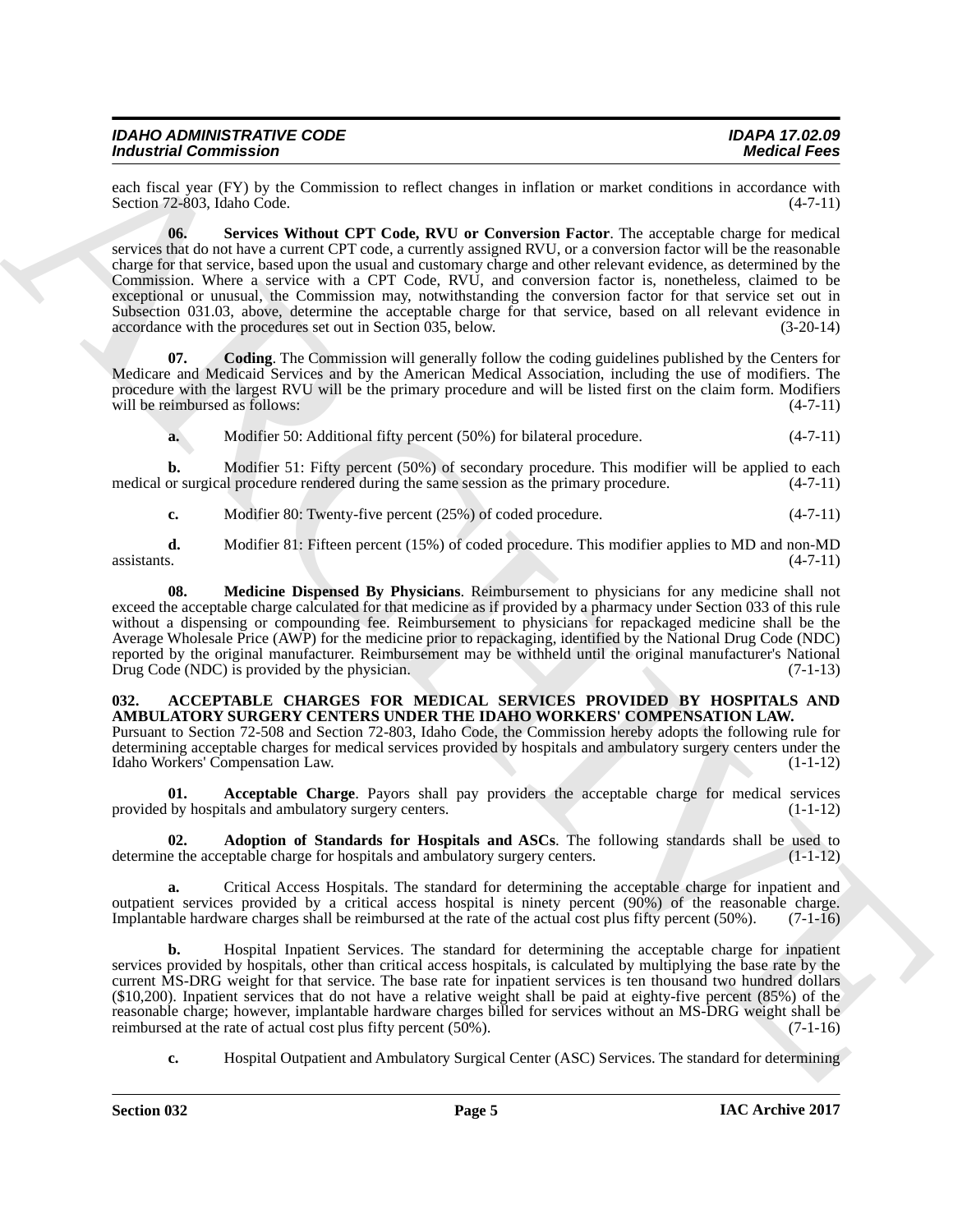| <b>IDAHO ADMINISTRATIVE CODE</b> | <b>IDAPA 17.02.09</b> |
|----------------------------------|-----------------------|
|                                  |                       |
| <b>Industrial Commission</b>     | <b>Medical Fees</b>   |
|                                  |                       |

the acceptable charge for outpatient services provided by hospitals (other than critical access hospitals) and for services provided by ambulatory surgical centers is calculated by multiplying the base rate by the Medicare Hospital Outpatient Prospective Payment System (OPPS) APC weight in effect on the first day of January of the current calendar year. The base rate for hospital outpatient services is one hundred forty dollars and seventy-five cents (\$140.75). The base rate for ASC services is ninety-one dollars and fifty cents (\$91.50). (7-1-16)

i. Medical services for which there is no APC weight listed shall be reimbursed at seventy-five percent  $(75%)$  of the reasonable charge. (7-1-12)

ii. Status code N items or items with no CPT or Healthcare Common Procedure Coding System (HCPCS) code shall receive no payment except as provided in Subsection 032.02.c.ii.(1). or 032.02.c.ii.(2). of this rule. (7-1-15)

(1) Implantable Hardware may be eligible for separate payment under Subsection 032.02.e.iii. of this  $rule.$  (7-1-15)

(2) Outpatient laboratory tests provided with no other hospital outpatient service on the same date, or outpatient laboratory tests provided on the same date of service as other hospital outpatient services that are clinically unrelated may be paid separately if billed with modifier L1. Payment shall be made in the same manner that services with no APC weight are paid under Subsection 032.02.c.i. of this rule. (7-1-15)

iii. When no medical services with a status code J1 appears on the same claim, two (2) or more medical procedures with a status code T on the same claim shall be reimbursed with the highest weighted code paid at one hundred percent (100%) of the APC calculated amount and all other status code T items paid at fifty percent (50%). When a medical service with a status code J1 appears on the same claim, all medical services with a status  $\text{code T shall be paid at fifty percent } (50\%)$ . (7-1-16)

iv. When no medical services with a status code J1 appears on the same claim, status code Q items with an assigned APC weight will not be discounted. When a medical service with a status code J1 appears on the same claim, status code Q items shall be paid at fifty percent (50%). (7-1-16)

**Brainville Commute Simple Research Architects and the special collective line with the special commute of the special control of the special control of the special control of the special control of the special control of d.** Hospitals Outside of Idaho. Reimbursement for services provided by hospitals outside the state of Idaho may be based upon the agreement of the parties. If there is no agreement, services shall be paid in accordance with the workers' compensation fee schedule in effect in the state in which services are rendered. If there is no hospital fee schedule in effect in such state, or if the fee schedule in that state does not allow reimbursement for the services rendered, reimbursement shall be paid in accordance with these rules. (1-1-12)

**e.** Additional Hospital Payments. When the charge for a medical service provided by a hospital (other than a critical access hospital) meets the following standards, additional payment shall be made for that service, as indicated. (7-1-16) indicated.  $(7-1-16)$ 

i. Inpatient Threshold Exceeded. When the charge for a hospital inpatient MS-DRG coded service exceeds the sum of thirty thousand dollars (\$30,000) plus the payment calculated under the provisions of Subparagraph 032.02.b. of this rule, then the total payment for that service shall be the sum of the MS-DRG payment and the amount charged above that threshold multiplied by seventy-five percent  $(75%)$ . Implantable charges shall be excluded from the calculation for an additional inpatient payment under this Subparagraph.  $(1-1-12)$ excluded from the calculation for an additional inpatient payment under this Subparagraph.

Inpatient Implantable Hardware. Hospitals may seek additional reimbursement beyond the MSDRG payment for invoiced implantable hardware where the aggregate invoice cost is greater than ten thousand dollars (\$10,000). Additional reimbursement shall be the invoice cost plus an amount which is equal to ten percent (10%) of the invoice cost, but which does not exceed three thousand dollars (\$3,000). Handling and freight charges shall be included in invoice cost. (1-1-12)

iii. Outpatient Implantable Hardware. Hospitals and ASCs may seek additional reimbursement beyond the APC payment for invoiced implantable hardware where the aggregate invoice cost is greater than five hundred dollars (\$500). Additional reimbursement shall be the invoice cost plus an amount which is equal to ten percent (10%) of the invoice cost, but which does not exceed one thousand dollars (\$1,000). Handling and freight charges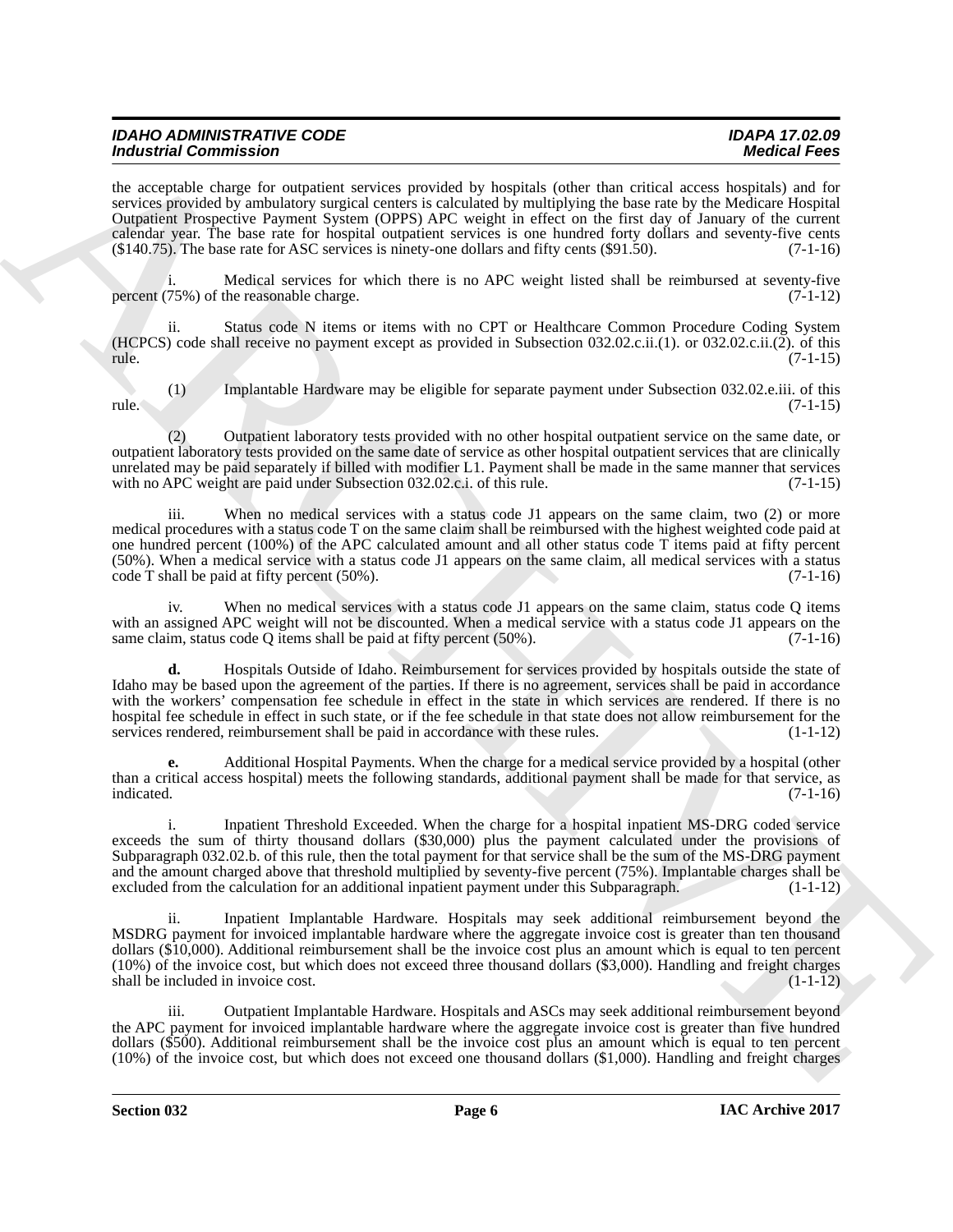<span id="page-6-3"></span>shall be included in invoice cost. (1-1-12)

**03. Coding**. The Commission will generally follow the coding guidelines published by the Centers for Medicare and Medicaid Services and by the American Medical Association, including the use of modifiers. (7-1-16)

<span id="page-6-4"></span>**04. Disputes**. The Commission shall determine the acceptable charge for hospital and ASC services that are disputed based on all relevant evidence in accordance with the procedures set out in Section 035 of this rule.  $(1-1-12)$ 

<span id="page-6-2"></span>**05. Adjustment of Hospital and ASC Base Rates**. The Commission may periodically adjust the base rates set out in Subparagraphs 032.02.b. and 032.02.c. of this rule to reflect changes in inflation or market conditions.  $(1-1-12)$ 

# <span id="page-6-8"></span><span id="page-6-0"></span>**033. ACCEPTABLE CHARGES FOR MEDICINE PROVIDED BY PHARMACIES.**

Pursuant to Section 72-508 and Section 72-803, Idaho Code, the Commission hereby adopts the following rule for determining acceptable charges for medicine provided by a pharmacy under the Idaho Workers' Compensation Law. (7-1-13)

<span id="page-6-9"></span>**01.** Acceptable Charge. Payors shall pay providers the acceptable charge for medicine provided by a pharmacy. (7-1-13)  $pharmacy.$  (7-1-13)

<span id="page-6-10"></span>**02. Adoption of Standards for Pharmacies**. The following standards shall be used to determine the le charge for medicine provided by pharmacies. (7-1-13) acceptable charge for medicine provided by pharmacies.

Brand/Trade Name Medicine. The standard for determining the acceptable charge for brand/trade all be the Average Wholesale Price (AWP), plus a five dollar (\$5) dispensing fee. (3-20-14) name medicine shall be the Average Wholesale Price (AWP), plus a five dollar (\$5) dispensing fee.

**b.** Generic Medicine. The standard for determining the acceptable charge for generic medicine shall verage Wholesale Price (AWP), plus an eight dollar (\$8) dispensing fee. (3-20-14) be the Average Wholesale Price (AWP), plus an eight dollar (\$8) dispensing fee.

Moderation Commission Commission Commission Commission Commission Commission Commission Commission Commission Commission Commission Commission Commission Commission Commission Commission Commission Commission Commission C **c.** Compound Medicine. The standard for determining the acceptable charge for compound medicine shall be the sum of the Average Wholesale Price (AWP) for each drug included in the compound medicine, plus a five dollar (\$5) dispensing fee and a two dollar (\$2) compounding fee. All components of the compound medicine shall be identified by their original manufacturer's National Drug Code (NDC) when submitted for reimbursement. Payors may withhold reimbursement until the original manufacturer's NDC assigned to each component of the compound medicine is provided by the pharmacy. Components of a compound medicine without an NDC may require medical necessity confirmation by the treating physician prior to reimbursement. (7-1-13)

Prescribed Over-The Counter (OTC) Medicine. The standard for determining the acceptable charge for prescribed over-the-counter (OTC) medicine filled by a pharmacy shall be the reasonable charge plus a two dollar  $(\text{\$2})$  dispensing fee.  $(3-20-14)$ 

<span id="page-6-11"></span>**03. Disputes**. The Commission shall determine the acceptable charge for medicine provided by a pharmacy that is disputed based on all relevant evidence in accordance with the procedures set out in Section 035 of this rule. (7-1-13) this rule.  $(7-1-13)$ 

#### <span id="page-6-5"></span><span id="page-6-1"></span>**034. ACCEPTABLE CHARGES FOR MEDICAL SERVICES PROVIDED BY OTHER PROVIDERS UNDER THE IDAHO WORKERS' COMPENSATION LAW.**

Pursuant to Section 72-508 and Section 72-803, Idaho Code, the Commission hereby adopts the following rule for determining acceptable charges for medical services provided by providers other than physicians, hospitals or ASCs<br>under the Idaho Workers' Compensation Law. (4-7-11) under the Idaho Workers' Compensation Law.

<span id="page-6-6"></span>**01. Acceptable Charge**. Payors shall pay providers the acceptable charge for medical services provided by providers other than physicians, hospitals or ASCs. (4-7-11)

<span id="page-6-7"></span>**Adoption of Standard**. The standard for determining the acceptable charge for providers other ospitals or ambulatory surgery centers (ASCs) shall be the reasonable charge. (4-7-11) than physicians, hospitals or ambulatory surgery centers (ASCs) shall be the reasonable charge.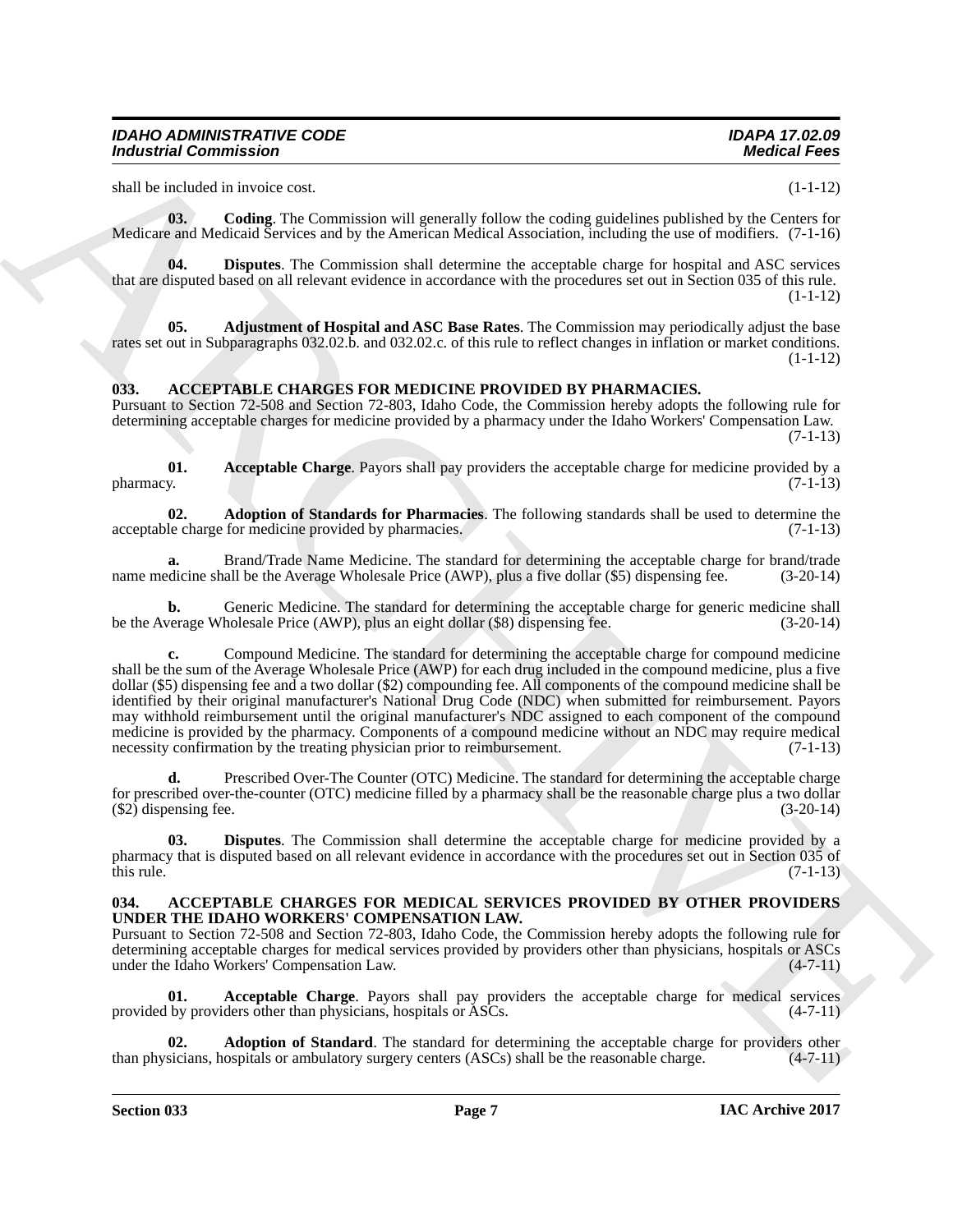| <b>IDAHO ADMINISTRATIVE CODE</b> | <b>IDAPA 17.02.09</b> |
|----------------------------------|-----------------------|
| <b>Industrial Commission</b>     | <b>Medical Fees</b>   |

<span id="page-7-1"></span>**03. Disputes**. The Commission shall determine the acceptable charge for medical services provided by providers other than physicians, hospitals and ASCs that are disputed based on all relevant evidence in accordance with the procedures set out in Section 035 of this rule. (7-1-13)

#### <span id="page-7-2"></span><span id="page-7-0"></span>**035. BILLING AND PAYMENT REQUIREMENTS FOR MEDICAL SERVICES AND PROCEDURES PRELIMINARY TO DISPUTE RESOLUTION.**

<span id="page-7-3"></span>**01. Authority**. Pursuant to Section 72-508 and Section 72-803, Idaho Code, the Industrial Commission hereby promulgates this rule governing billing and payment requirements for medical services provided under the Workers' Compensation Law and the procedures for resolving disputes between payors and providers over those bills or payments. (4-7-11) or payments.

<span id="page-7-8"></span><span id="page-7-7"></span>**02. Time Periods**. None of the periods herein shall begin to run before the Notice of Injury/Claim for Benefits has been filed with the Employer as required by law. (4-7-11)

For the Commission Commission Commission Commission (Exception the symptom data commission of the Commission Commission Commission Commission Commission Commission Commission Commission Commission Commission Commission Co **03. Provider to Furnish Information**. A Provider, when submitting a bill to a Payor, shall inform the Payor of the nature and extent of medical services furnished and for which the bill is submitted. This information shall include, but is not limited to, the patient's name, the employer's name, the date the medical service was provided, the diagnosis, if any, and the amount of the charge or charges. Failure to submit a bill complying with this Subsection 035.03 to the Payor within one hundred twenty (120) days of the date of service will result in the ineligibility of the Provider to utilize the dispute resolution procedures of the Commission set out in Subsection  $035.\overline{10}$  for that service. (7-1-13)

**a.** A Provider's bill shall, whenever possible, describe the Medical Service provided, using the American Medical Association's appropriate Current Procedural Terminology (CPT) coding, including modifiers, the appropriate Healthcare Common Procedure Coding System (HCPCS) code, the diagnostic and procedure code set version required by the Centers for Medicare and Medicaid Services (CMS) and the original National Drug Code (NDC) for the year in which the service was performed.  $(7-1-13)$ 

**b.** The bill shall also contain the name, address and telephone number of the individual the Payor may n the event the Payor seeks additional information regarding the Provider's bill. (4-7-11) contact in the event the Payor seeks additional information regarding the Provider's bill.

**c.** If requested by the Payor, the bill shall be accompanied by a written report as defined by IDAPA 17.02.04, "Administrative Rules of the Industrial Commission Under the Workers' Compensation Law -- Benefits." Subsection 322.01.f. Where a bill is not accompanied by such Report, the periods expressed in Subsections 035.04 and 035.06, below, shall not begin to run until the Payor receives the Report. (7-1-13)

<span id="page-7-6"></span>**Prompt Payment**. Unless the Payor denies liability for the claim or, pursuant to Subsection 035.06, below, sends a Preliminary Objection, a Request for Clarification, or both, as to any charge, the Payor shall pay the charge within thirty (30) calendar days of receipt of the bill or upon acceptance of liability, if made after bill is received from Provider. (7-1-15)

**05. Partial Payment**. If the Payor acknowledges liability for the claim and, pursuant to Subsection 035.06, below, sends a Preliminary Objection, a Request for Clarification, or both, as to only part of a Provider's bill, the Payor must pay the charge or charges, or portion thereof, as to which no Preliminary Objection or Request for Clarification has been made, within thirty  $(30)$  calendar days of receipt of the bill.  $(7-1-13)$ 

#### <span id="page-7-5"></span><span id="page-7-4"></span>**06. Preliminary Objections and Requests for Clarification**. (4-7-11)

**a.** Whenever a Payor objects to all or any part of a Provider's bill on the ground that such bill contains a charge or charges that do not comport with the applicable administrative rule, the Payor shall send a written Preliminary Objection to the Provider within thirty (30) calendar days of the Payor's receipt of the bill explaining the basis for each of the Payor's objections. (4-7-11) basis for each of the Payor's objections.

**b.** Where the Payor requires additional information, the Payor shall send a written Request for Clarification to the Provider within thirty (30) calendar days of the Payor's receipt of the bill, and shall specifically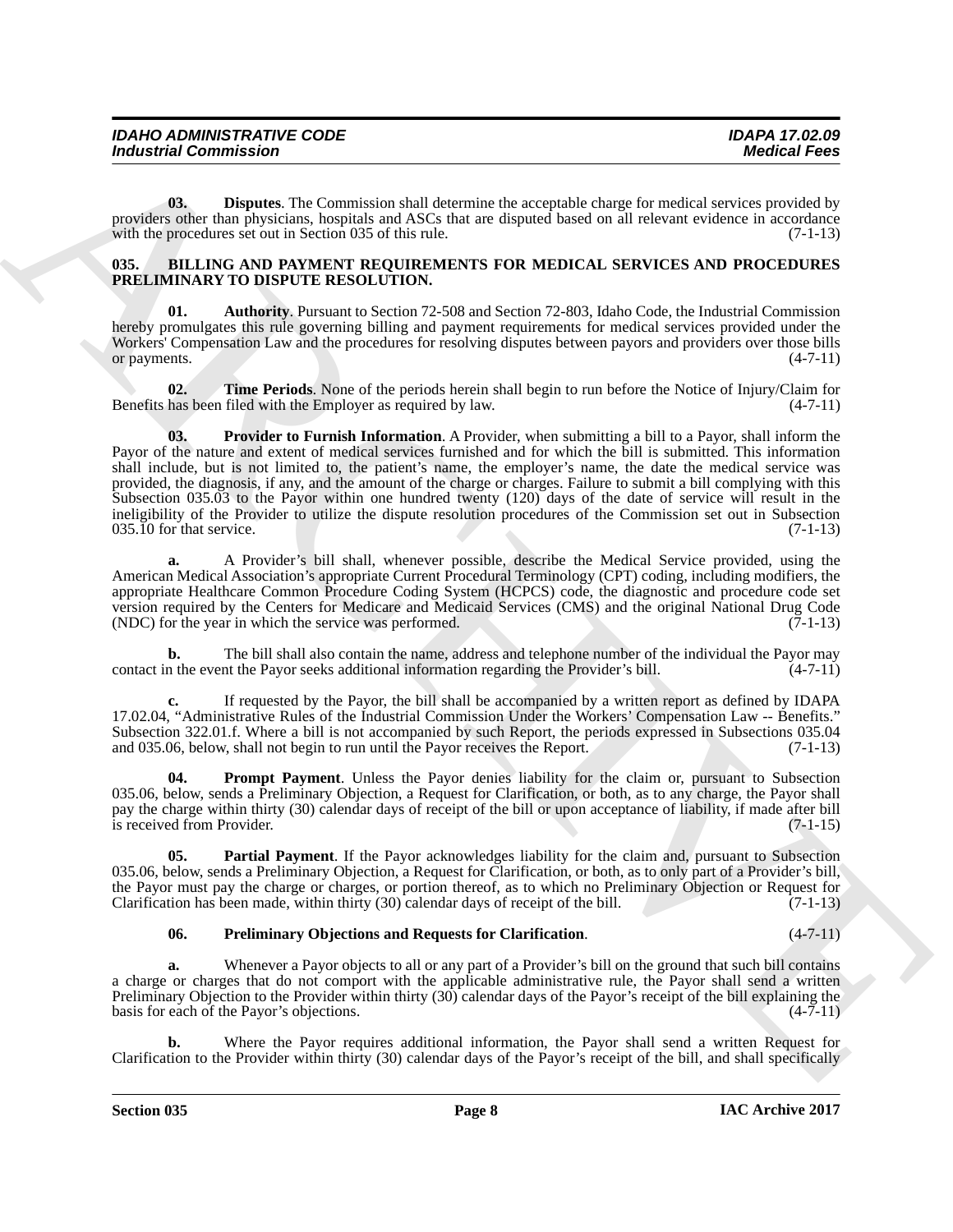| <b>IDAHO ADMINISTRATIVE CODE</b> | <b>IDAPA 17.02.09</b> |
|----------------------------------|-----------------------|
| <b>Industrial Commission</b>     | <b>Medical Fees</b>   |

describe the information sought. (4-7-11)

**c.** Each Preliminary Objection and Request for Clarification shall contain the name, address and phone number of the individual located within the state of Idaho that the Provider may contact regarding the Preliminary Objection or Request for Clarification. (4-7-11)

**d.** Where a Payor does not send a Preliminary Objection to a charge set forth in a bill or a Request for Clarification within thirty (30) calendar days of receipt of the bill, or provide an in-state contact in accord with Subsection 035.06.c., it shall be precluded from objecting to such charge as failing to comport with the applicable administrative rule. (7-1-13)

### <span id="page-8-4"></span>**07. Provider Reply to Preliminary Objection or Request for Clarification**. (4-7-11)

**a.** Where a Payor has timely sent a Preliminary Objection, Request for Clarification, or both, the Provider shall send to the Payor a written Reply, if any it has, within thirty (30) calendar days of the Provider's receipt of each Preliminary Objection or Request for Clarification. (4-7-11)

**b.** If a Provider fails to timely reply to a Preliminary Objection, the Provider shall be deemed to have acquiesced in the Payor's objection. (4-7-11)

**c.** If a Provider fails to timely reply to a Request for Clarification, the period in which the Payor shall sue a Final Objection shall not begin to run until such clarification is received.  $(4-7-11)$ pay or issue a Final Objection shall not begin to run until such clarification is received.

<span id="page-8-3"></span>**Payor Shall Pay or Issue Final Objection**. The Payor shall pay the Provider's bill in whole or in part or shall send to the Provider a written Final Objection, if any it has, to all or part of the bill within thirty (30) calendar days of the Payor's receipt of the Reply.  $(4-7-11)$ 

<span id="page-8-2"></span><span id="page-8-1"></span>**09. Failure of Payor to Finally Object**. Where the Payor does not timely send a Final Objection to any charge or portion thereof to which it continues to have an objection, it shall be precluded from further objecting to such charge as unacceptable. (4-7-11)

Moderation Commission <sup>2</sup> Moderation 21.<br>
Another statement and the statement of Charles the Charles with create for an another statement of the Division 2013<br>
Although the Regard Research Charles with the Statement of Ch **10. Dispute Resolution Process**. If, after completing the applicable steps set forth above, a Payor and Provider are unable to agree on the appropriate charge for any Medical Service, a Provider which has complied with the applicable requirements of this rule may move the Commission to resolve the dispute as provided in the Judicial Rule Re: Disputes Between Providers and Payors, as referenced in Sections 031, 032, 033, and 034 of this rule. If Provider's motion disputing CPT or MS-DRG coded items prevails, Payor shall pay the amount found by the Commission to be owed, plus an additional thirty percent (30%) of that amount to compensate Provider for costs and expenses associated with using the dispute resolution process. For motions filed by a Provider disputing items without CPT or MS-DRG codes, the additional thirty percent (30%) shall be due only if the Payor does not pay the amount found due within thirty (30) days of the administrative order.  $(7-1-13)$ amount found due within thirty  $(30)$  days of the administrative order.

<span id="page-8-0"></span>**036. -- 999. (RESERVED)**